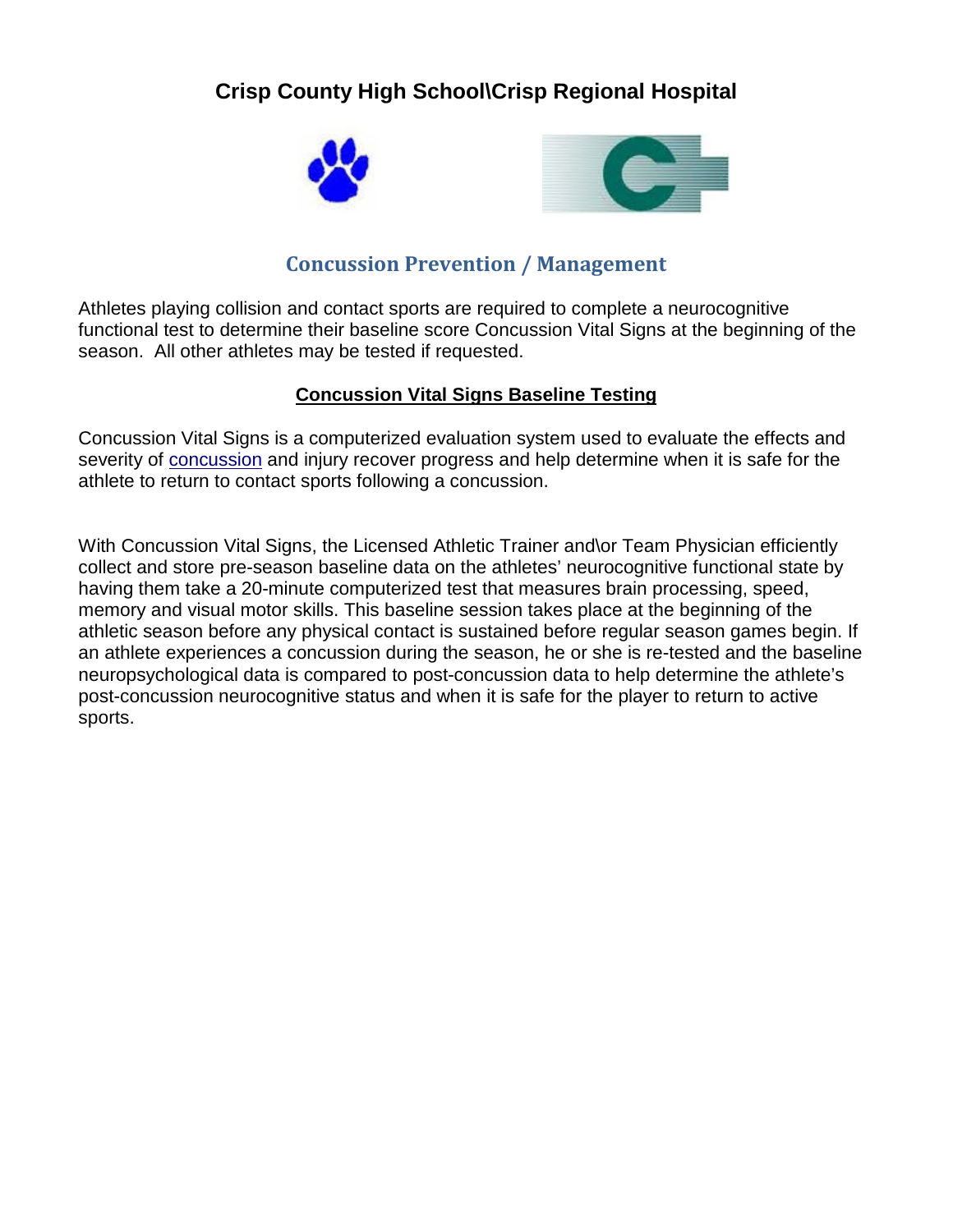## **SPORT CONCUSSION MANAGEMENT PROTOCOL with BASELINE DATA**

#### **Baseline Testing**

Concussion History Concussion Vital Signs Test Post-Concussion Symptom Scale (PCS) BESS [When possible]

#### **Suspected Concussion (during practice or game)**

Remove from play for entire game Sideline Mental Status Exam NEUROLOGICAL EXAM Cranial nerves, coordination, motor functioning BESS – if baseline data is available If there is LOC, amnesia, or if confusion lasts more than 5 minutes contact Team Physician for determination of medical care Assess concussed player every 5 minutes to determine if signs and symptoms Become worse or improving. If symptoms worsen, seek medical advice. Provide Head Injury Information Hand-out

#### **Next School Day**

Observe and Evaluate Athlete

Post Concussion Testing (If recommended by overseeing physician or athletic trainer) BESS – if baseline data is available

Email data to Team Physician (if requested)

If all scores or symptoms have returned to baseline, begin Exertional testing (see below)

#### **Day 3 (72 hours after concussion)**

**PCS** 

BESS – if baseline data is available

Post Concussion Testing– only if PCS and BESS have returned to baseline If all scores or symptoms have returned to baseline, begin Exertional testing (see below)

Report scores to Team Physician

Neuropsychology Appointment if scores are not at baseline (determined by Team Physician or local Neurologist/Neurosurgeon)

#### **1 Week s/p concussion (testing frequency from this point on determined by Team Physician)**

**PCS** 

BESS – if baseline data is available

Post Concussion Testing– only if PCS and BESS have returned to baseline If all scores or symptoms have returned to baseline, begin Exertional testing (see below)

Report scores to Team Physician

Neuropsychology Appointment if scores are not at baseline (determined by Team Physician or local Neurologists/Neurosurgeon)